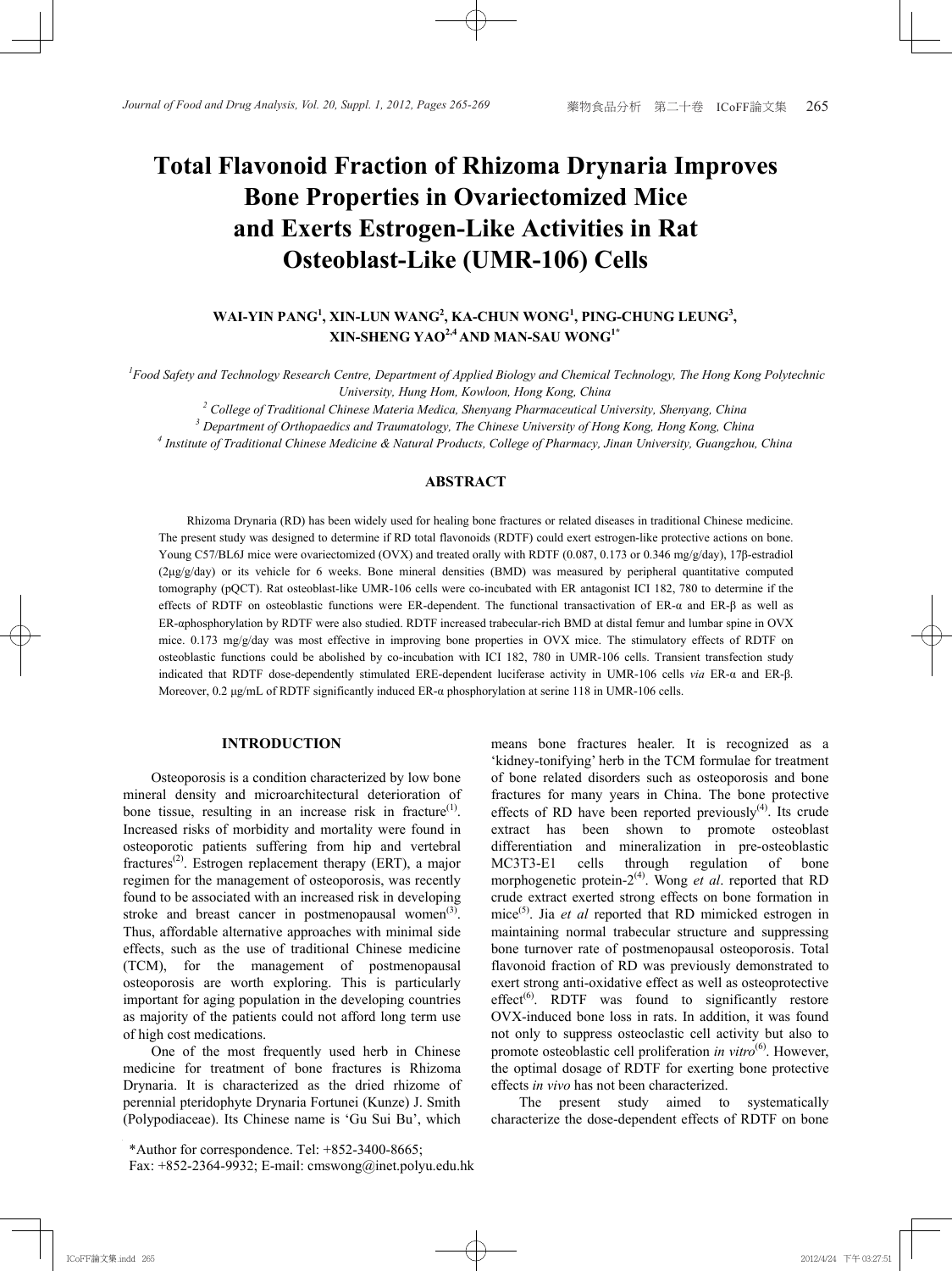properties in OVX mice, followed by the study of its effects on rat osteoblast-like UMR 106 cells. It is hope that the studies would provide evidence to support the use of Rhizoma Drynaria as alternatives for prevention and treatment of postmenopausal osteoporosis.

## **MATERIALS AND METHODS**

## I. *Preparation of Rhizoma Drynaria Total Flavonoid Extract*

Rhizomes of Drynaria fortune were collected in Guizhow province, China in 2005 and were identified by Professor Zhou Rong-Han (Chinese Pharmaceutical University, Nanjing, Jiansu, China). The total flavanoid fraction of rhizomes of D. fortune (50 kg) were preapared by extraction with 60% ethanol and chromatographed on a D-101 macroporous resin column ( $\Phi$ 25  $\times$  150 cm) with gradients of water and 30, 50 and 95% alcohol. High performance of liquid chromatography (HPLC) was performed on a Shimadzu C<sub>18</sub> column ( $\Phi$ 250 × 4.6 cm) in Agilent series 1100 (USA) to analyze the compounds in the total flavonoid extract of Rhizoma Drynaria.

## II. *Animal Study*

Sixty one-month old female C57/BL6J mice from the Chinese University of Hong Kong were housed in environmentally controlled central animal facilities. The mice were either sham-operated or ovariectomized (OVX) at the age of one month. After recovering for two weeks, the mice were randomly selected and divided into 6 groups. One group was sham vehicle (2% Ethanol), the others were OVX vehicle; OVX 17β-estradiol (2µg/g/day) and 3 groups of OVX RD total flavonoid (RDTF) extract: Low dose: 0.087; Medium dose: 0.173; and High dose: 0.347 mg/g/day. Treatments were administrated orally to the 6 groups of animals for 6 weeks. Animals were pair-fed with diet containing 0.6% Ca and 0.65% P (TD 98005, Teklad, Madison, WI) and were allowed free access to water throughout the course of the studies as previously described $^{(7)}$ . The care and treatment protocol was approved by the Animal Ethics Committee of the Hong Kong Polytechnic University. Urine samples were collected one day before sacrifice. Blood samples, uteri and bone specimens (femur, tibia and lumbar spine) were collected at the end of the experiment.

## III. *Assessment ofBone Propertiesby Peripheral Quantitative Computed Tomography (pQCT)*

Trabecular and cortical bone densities of left femur, tibia and lumbar spine region L1 were measured using StraTec XCT2000 machine (Norland Stratec Medizintechnik, GmbH, Birkenfeld, Germany). Mid-shaft and distal regions of femur and tibia were scanned. All scans were performed using the developed protocol designed for studying isolated small bones<sup> $(8)$ </sup>. Total bone mineral densities (BMD), trabecular BMD, total cross-sectional area, trabecular cross-sectional area and stress-strain index (SSI) in the distal/proximal were determined.

#### IV. *Rat Osteoblastic UMR-106 Cell Culture Study*

UMR-106 cells (ATCC no. CRL-1661) were cultured in Dulbecco's Modified Eagle Medium (DMEM) supplemented with 10% fetal bovine serum (FBS), penicillin 100 U/mL and streptomycin 100 µg/mL at 37°C in a humidified atmosphere of 95% air and 5%  $CO<sub>2</sub>$  as previously described<sup>(7)</sup>. After 48 h, the medium was changed to phenol-red free DMEM supplemented with 1% dextran-charcoal-stripped serum (sFBS) for 24 h. The cells were then treated with RDTF extract  $(0.02 \text{ to } 0.2 \text{ µg/mL})$ , 17β-estradiol (10 nM) or vehicle in the presence or absence of ICI 182, 780 (1  $\mu$ M) for 48 h before treatment. Cell proliferation of UMR 106 cells were studied by using MTS (3-(4,5-dimethylthiazol -2-yl)-5-(3-carboxymethoxyphenyl) -2-(4-sulfophenyl)-2H tetrazolium) assay (Promega, #G3580). ALP activity was measured directly on the monolayer of cell cultures. 100 µL per well of PBS containing 10 mM *p*-nitrophenylphosphate (PNP) was added and shaken for 30 minutes at 37°C. The absorbance of colour change was measured at 405nm in a microplate reader. To normalize the result, Bradford protein assay was carried out and ALP activity was expressed in a unit of U/L/µg protein.

## V. *Transient Transfection and Estrogen Receptors (ER) Mediated Luciferase Activity Assay*

The cells were transfected by Lipofectamine<sup>TM</sup> 2000 reagent as previously described<sup>(9)</sup>. ER- $\alpha$ , ER-β and ERE-containing luciferase reporter plasmid vERETkluc were kindly provided by Dr. Vincent Giguere (McGill University, Montreal, Quebec, Canada). After 6 hours of transfection, the cells were treated with vehicle, 17β-estradiol (10 nM) or RDTF extract (0.2  $\mu$ g/mL) for 24 h. Cells were then lysed with passive lysis buffer and luciferase activity was measured using Dual Luciferase Reporter Assay System (Promega Corporation, Madison, MI, USA) and the signal was detected by TD-20/20 Luminometer (Turner Design, Sunnyvale, CA, USA). The estrogen promoter activity was expressed as *Firefly* luciferase values normalized by pRL-TK *Renilla* luciferase values.

## VI. *Immunoblotting*

Treated cells were harvested and lysed with passive lysis buffer (Promega, Madison, MI, USA) as previously described<sup>(9)</sup>. Protein concentrations were determined using Bradford assay. Equal amounts of proteins were separated by SDS-PAGE on a 10 % reducing gel at a constant voltage (200 V) for about an hour, and transblotted onto polyvinylidene fluoride fluoropolymer (PVDF) membranes (Immobilin-P, Millipore Corp., Ma, USA). The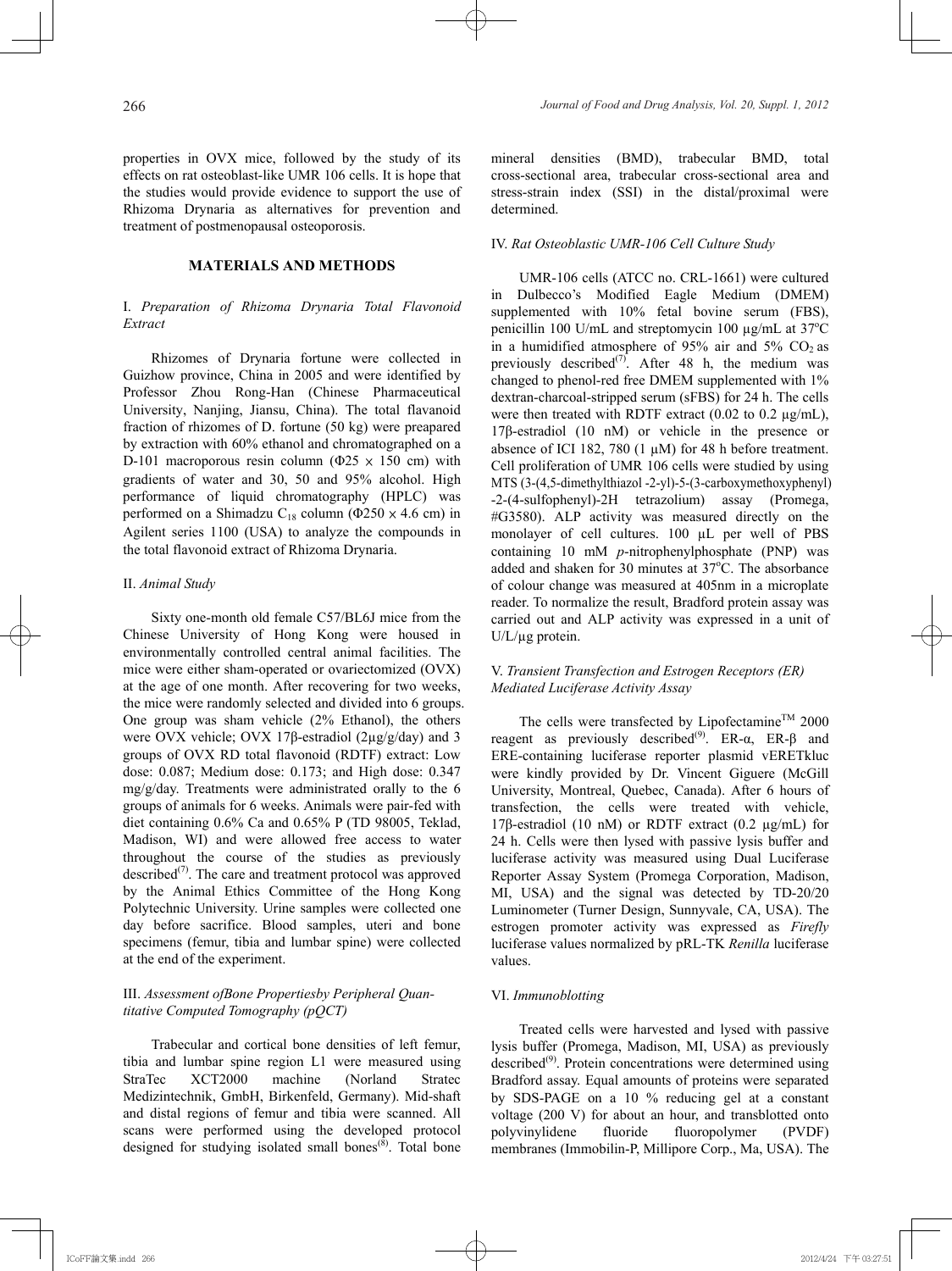blots were probed with monoclonal rabbit anti-human phosphor-ER- $\alpha$  at serine 118 residues (1 : 2000) or anti-human ER- $\alpha$  (1 : 3000), and followed by incubation with goat anti-rabbit conjugated with horseradish peroxidase (1 : 2000). The antigen-antibody complexes were then detected with enhanced chemiluminescence (ECL) reagent and visualized by the Lumi-Imager using Lumi-Analyst version 3.10 software (Roche, Mannheim, Germany).

#### VII*. Statistical Analysis*

The *in vivo* data were analyzed one-way ANOVA followed by Tukey's post test and the *in vitro* data were analyzed by the non-paired student's t-test between control group and each treatment group using Graphpad PRISM<sup>®</sup> software package. Results were expressed as Mean  $\pm$  SEM (standard error mean).  $p$ -values  $\leq 0.05$  were considered as significant.

#### **RESULTS AND DISCUSSION**

The present study evaluated the osteoprotective effects and mechanism of actions of the total flavonoid fraction of Rhizoma Drynariae in ovariectomized mice and in rat osteoblast-like UMR 106 cells. Our results clearly demonstrated that RDTF could suppress OVX-induced loss in bone mass in OVX mice. In particular, treatment of OVX mice with RDTF at 0.087, 0.173 or 0.346 mg/g/day significantly increased total BMD and trabecular BMD at both distal femur and proximal tibia. The increase was most significant with RDTF at 0.173 mg/g/day (medium dose) at distal femur as shown in Table 1.

**Table 1.** Effects of RD Total flavonoid extract on Total Bone Mineral Density of distal femur and proximal tibia in Sham and OVX mice.

|              | Total BMD (mg/cm)            |                               |
|--------------|------------------------------|-------------------------------|
|              | Distal Femur                 | Proximal Tibia                |
| OVX (Veh)    | $335.2 \pm 6.5$ <sup>a</sup> | $240.9 \pm 5.9$ <sup>a</sup>  |
| E2           | 453.4 $\pm$ 8.5 $\degree$    | $325.5 \pm 12.7$ <sup>c</sup> |
| RD TF (Low)  | $377.4 + 4.5^{b}$            | $267.9 + 5.4^{\mathrm{b}}$    |
| RD TF (Med)  | $395.6 + 4.8^{b}$            | $300.0 + 4.1$ <sup>b</sup>    |
| RD TF (High) | 394.3 $\pm$ 7.2 <sup>b</sup> | $270.9 \pm 11.9^{\mathrm{b}}$ |
| Sham (Veh)   | $394.3 + 7.2^{b}$            | $283.7 + 9.8$ <sup>b</sup>    |

Results were analyzed by one-way ANOVA and expressed as mean + SEM (n = 8)  $^{a} p$  < 0.05 vs OVX (Veh),  $^{b} p$  < 0.05 vs Sham Veh),  $^{c} p$  < 0.05 vs OVX (Veh) and Sham (Veh).

According to the normal daily uptake of flavonoids in human (9 mg/kg/day), our dosages used was about 10, 20 and 40-fold higher than normal. Some studies in China talked about the acute and chronic effect of administrating RDTF in mice. Zhao *et al.*<sup>(10)</sup> found the  $LD_{50}$  was 66-fold higher from normal daily human uptake of total flavonoids in mice. Our dosages were regarded as safe to eat. Zhao *et* 

*al*. (11) also reported another publication about the chronic toxicology test. The experimental mice, which they were fed by RDTF in 60, 80 and 540-fold higher than normal, did not have obvious side-effect. After all, RDTF is regarded as safe to consume in terms of both short and prolong time frame.

Our study showed that RDTF mimicked estrogen in stimulating cell proliferation and ALP activity *via* estrogen receptor (ER) in UMR 106 cells. As shown in Figure 2A and Figure 2B, RDTF at both 0.02 and 0.2 mg/mL increased osteoblastic cell proliferation as well as alkaline phosphatase activities (osteoblastic differentiation) in UMR 106 cells, and the increase were abolished in the presence of ICI 182, 780, a specific estrogen receptor antagonist. These results suggest that the stimulatory effects of RDTF on osteoblastic fucntions in UMR 106 cells were estrogen receptor dependent. The results were in agreement with those reported by others $(12, 13)$ .



**Figure 2.** The effect of Rhizoma Drynaria total flavonoids on UMR106 a) cell proliferation and b) cell differentiation in the pres ence and absence of estrogen antagonists.  $\wedge$   $\rangle$  *p* < 0.001 vs C, \*\* and \*\*\*  $p < 0.01$  and  $p < 0.001$  vs corresponding dosage without blocker treatment.

Jeong *et al.*<sup>(12)</sup> demonstrated that crude extract of RD was shown to promote osteoblast differentiation and mineralization in pre-osteoblastic MC3T3-E1 cells through regulation of bone morphogenetic protein-2. Similarly, Zhang *et al.*<sup>(13)</sup> showed that serum from RDTF treated rats significantly promoted proliferation and differentiation of cultured osteoblasts extracted from newborn Sprague Dawley rats in a time dependent manner.

To determine if RDTF could activate estrogen receptor and activate estrogen response element (ERE)-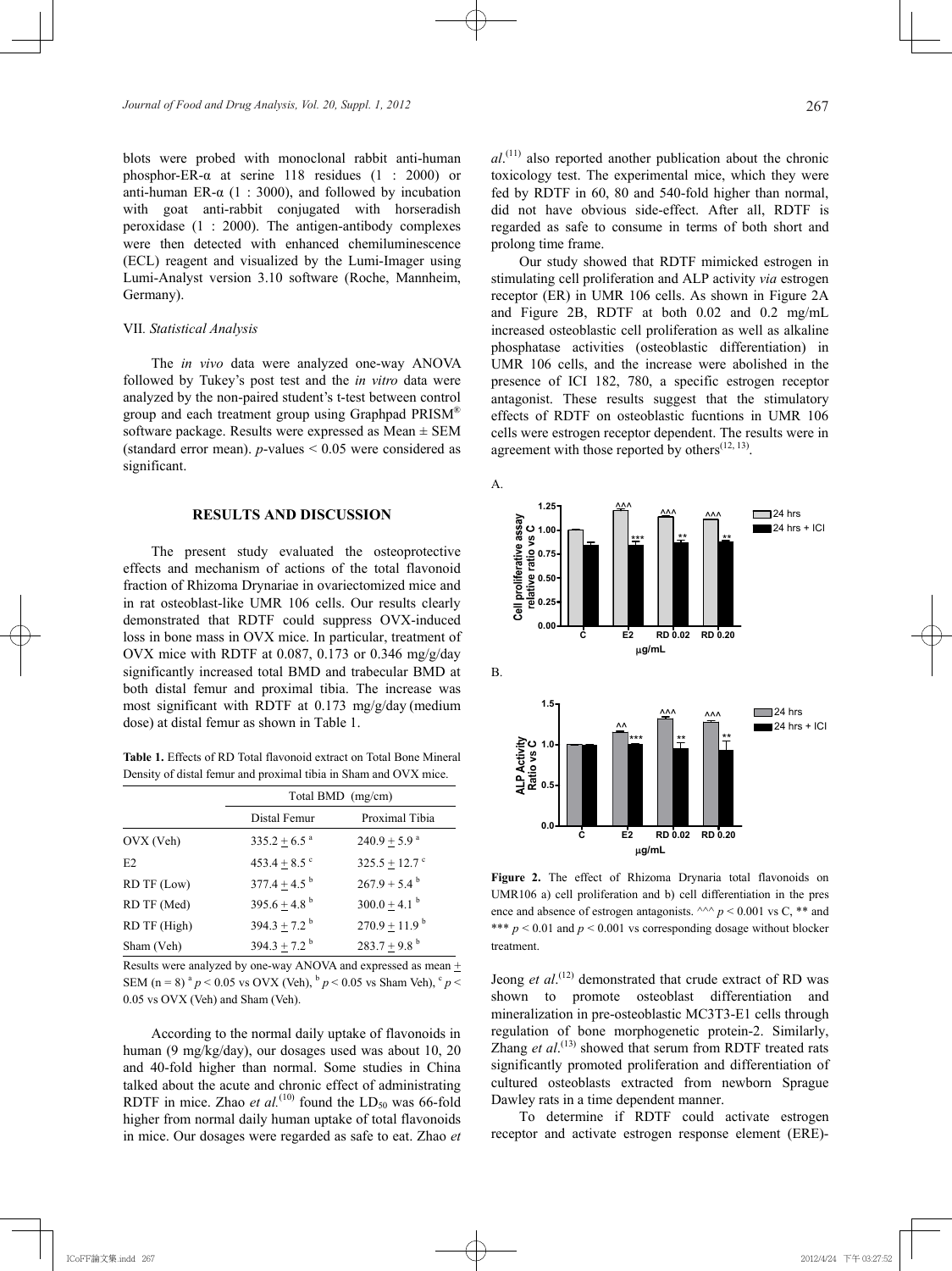dependent transcription, UMR 106 cells were transfected with ERE-luciferase construct and co-transfected with plasmids that encode for either  $ER\alpha$  or  $ER\beta$ . As shown in Figure 3, RDTF at  $0.2 \mu$ g/mL but not  $0.02 \mu$ g/mL significantly induced ERE-dependent luciferase activities *via* ERβ in UMR 106 cells.



**Figure 3.** The effect of Rhizoma Drynaria total flavonoids on ER-α and ER-β-mediated ERE-dependent luciferase activity in UMR106 cells. \* *p* < 0.05 vs C (ER-α) ^^ *p* < 0.01 vs C (ER-β).

Recent studies showed that ER could be activated in the absence of ligand binding by modulating various signal transduction pathways such as the mitogen-activated protein kinase (MAPK) mediated pathways<sup> $(14-16)$ </sup>. Upon activation of unliganded ERα by MAPK cascade, ERα was shown to be phosphorylated at serine residue 118 (Ser118), 104 (Ser104) and 167 (Ser167) within the AF-1 domain of  $ER\alpha^{(17)}$ . To determine if RDTF activates ER ligand-independently, the ratio of phosphorylated ERα (Ser118) to total ERα expression in UMR 106 cells in response to RDTF treatment was studied. As shown in Figure 4, 0.2  $\mu$ g/mL RDTF as well as  $10^{-8}$ M E2 significantly induced ER phosphorylation at serine 118 ER and decreased the expression of ER in UMR 106 cells. ER phosphorylation at Ser118 was preferentially chosen as Ser118 is a highly conserved residue that represents the major site of phosphorylation in response to estradiol $(18)$ . Our results clearly indicated that RDTF at  $0.2 \mu g/mL$ could activate  $ER\alpha$  phosphorylation in UMR 106 cells, suggesting that RDTF could also activate ER ligand-independently in osteoblastic cells.

The present study clearly demonstrated RDTF is effective in protecting against ovarietomy-induced bone loss in mice and exerts direct effects in regulating osteoblastic cell growth *via* the activation of ER. Our study clearly identified the optimal dose of RDTF for achieving bone protective effects in ovariectomized mice to be 0.173 mg/g/day and demonstrated that RDTF could activate ER in both ligand dependent as well as ligand-independent manner. Future studies will be needed to evaluate the clinical efficacy of RDTF for treatment of osteoporosis in postmenopausal women.



**Figure 4.** The effect of Rhizoma Drynaria total flavonoids on the expression of phosphorylation of ER- $\alpha$  in UMR106 cells.

## **ACKNOWLEDGMENTS**

We thank the State Key Laboratory of Chinese Medicine and Molecular Pharmacology, Shenzhen for its support. This work was supported by the National Science Foundation China/ Research Grant Council (N\_PolyU536 /04), HKSAR and the Niche Area Fund from The Hong Kong Polytechnic University (I-BB8N).

## **REFERENCES**

- 1. Lau, E. M. and Cooper, C. 1996. The epidemiology of osteoporosis. The oriental perspective in a world context. Clin. Orthop. Relat. Res. 323: 65-74.
- 2. Gass, M. and Dawson-Hughes, B. 2006. Preventing osteoporosis-related fractures: an overview. Am. J. Med. 119: S3-S11.
- 3. Glasier, A. 2006. HRT and breast cancer. Womens Health Med. 13: 15-17.
- 4. Jeong, J. C., Lee, J. W., Yoon, C. H., Kim, H. M. and Kim, C. H. 2004. Drynariae Rhizoma promotes osteoblast differentiation and mineralization in MC3T3-E1 cells through regulation of bone morphogenetic protein-2, alkaline phosphatase, type I collagen and collagenase-1. Toxicol. In Vitro 18: 829-834
- 5. Wong, R. W. and Rabie, A. B. 2006. Systemic effect of crude extract from rhizome of Drynaria fortune on bone formation in mice*.* Phytother. Res. 20: 313-315.
- 6. Sun, J.. He, W. and Liu, K. 2008. The research of Drynaria total flavonoids and osteoporosis research. Chinese J. Osteoporosis 14: 763-766.
- 7. Xie, F., Wu, C. F., Lai, W. P., Yang, X. J., Cheung, P. Y., Yao, X. S., Leung, P. C. and Wong, M. S. 2005. The osteoprotective effect of Herba epimedii (HEP) extract in vivo and in vitro. Evid. Based Complement. Alternat. Med. 2: 353-361.
- 8. Gasser, J. 2002. Bone measurements by peripheral quantitative computed tomography in rodents. Methods Mol. Med. 80: 323-341.